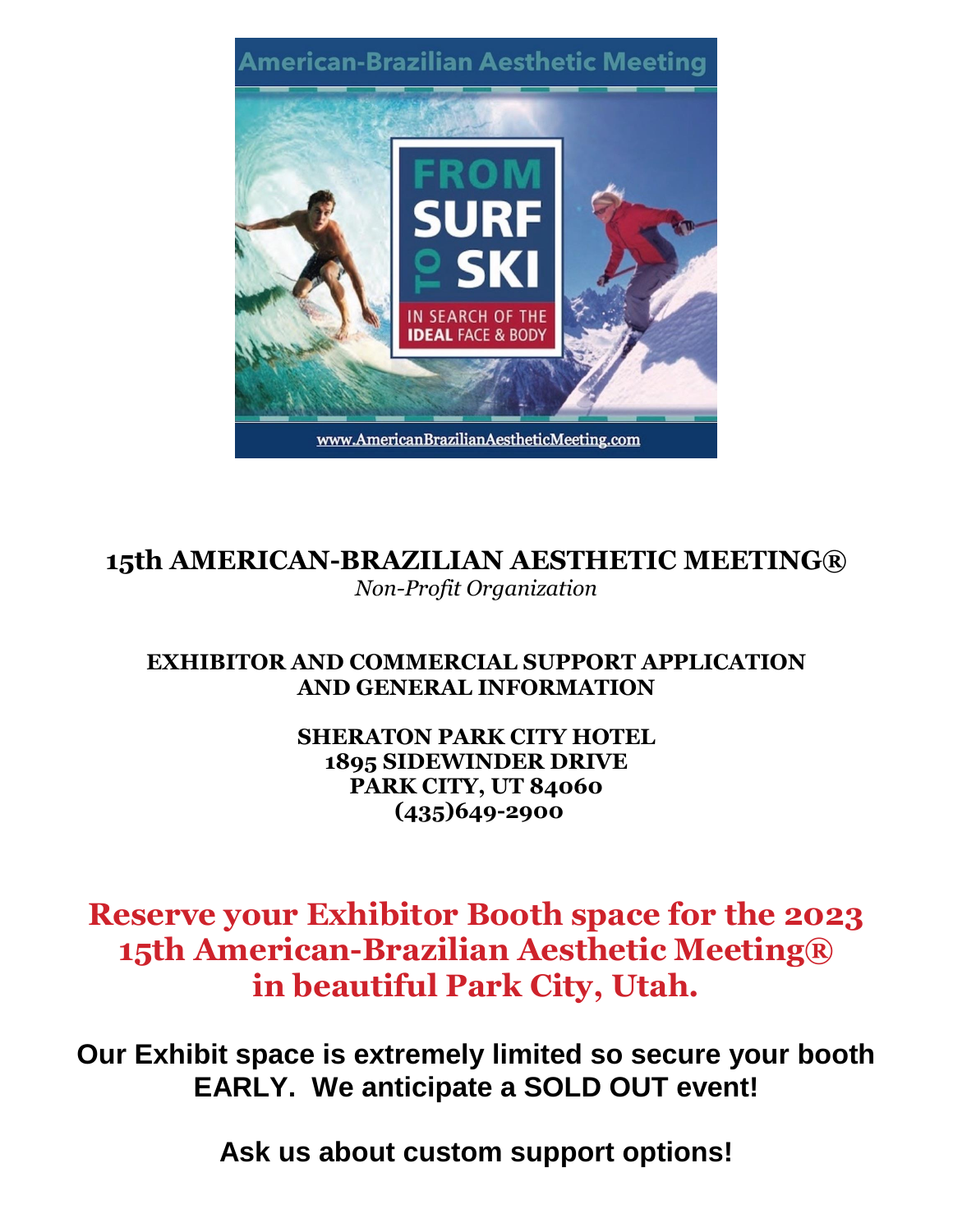## 15th American-Brazilian Aesthetic Meeting® February 16-20, 2023 Exhibitor Registration and Agreement Form

| Principal Contact (Responsible for coordination and communication with meeting planner):                                                                                                                                                                                                                                                      |  |                                                                                                                                                                                                                                                                                                                                                                                              |
|-----------------------------------------------------------------------------------------------------------------------------------------------------------------------------------------------------------------------------------------------------------------------------------------------------------------------------------------------|--|----------------------------------------------------------------------------------------------------------------------------------------------------------------------------------------------------------------------------------------------------------------------------------------------------------------------------------------------------------------------------------------------|
|                                                                                                                                                                                                                                                                                                                                               |  |                                                                                                                                                                                                                                                                                                                                                                                              |
|                                                                                                                                                                                                                                                                                                                                               |  |                                                                                                                                                                                                                                                                                                                                                                                              |
| Yes, we will exhibit at the 2023 American-Brazilian Aesthetic Meeting:                                                                                                                                                                                                                                                                        |  |                                                                                                                                                                                                                                                                                                                                                                                              |
| __ Six Foot Tabletop @ \$4,500 each<br>__ Platinum Package See Page 4-5                                                                                                                                                                                                                                                                       |  |                                                                                                                                                                                                                                                                                                                                                                                              |
| NEW Print Advertising Options! See page 5 for more details.<br><b>Half page ad in program - \$500</b> (2 spots available)<br><b>Eull page ad in program - \$1100</b> (1 spot available)<br>__ Full page ad inside front cover of program - \$1500 (One spot available)<br>__ Full page ad back cover of program - \$1500 (One spot available) |  |                                                                                                                                                                                                                                                                                                                                                                                              |
| TOTAL ENCLOSED \$<br>cancellations after November 15, 2022. (Questions: Contact Grainne Gray by e-mail<br>ggray@sdeevents.com)                                                                                                                                                                                                                |  | REPRESENTATIVES: List the names of all representatives participating at the 2023 ABAM<br>event. Registration for up to (2) representatives is included in the registration fee. An additional<br>\$300 registration fee (\$350 on-site) is required for each additional rep. Maximum four (4) reps<br>per exhibit space. Written cancellation prior to November 15, 2022 will be granted. No |
|                                                                                                                                                                                                                                                                                                                                               |  |                                                                                                                                                                                                                                                                                                                                                                                              |
|                                                                                                                                                                                                                                                                                                                                               |  | (Included)                                                                                                                                                                                                                                                                                                                                                                                   |
|                                                                                                                                                                                                                                                                                                                                               |  |                                                                                                                                                                                                                                                                                                                                                                                              |
|                                                                                                                                                                                                                                                                                                                                               |  |                                                                                                                                                                                                                                                                                                                                                                                              |
|                                                                                                                                                                                                                                                                                                                                               |  |                                                                                                                                                                                                                                                                                                                                                                                              |

By signing above, you acknowledge that you have read and agree to the information included in this prospectus.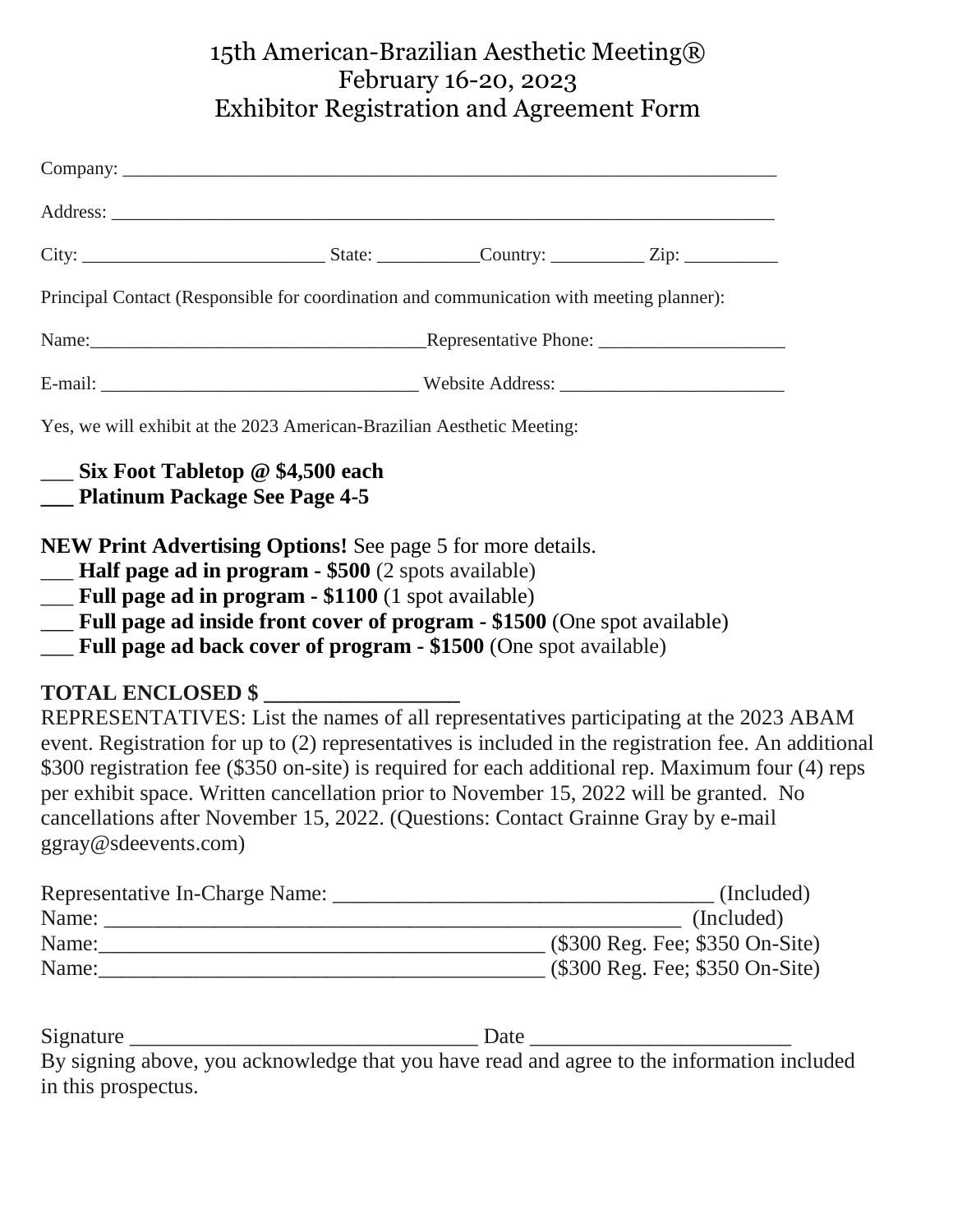## **Payment information**

**Payment may be made by check or credit card.**

| $Visa$ $M/C$ $\_\_\_\_\_\_\_\_\_\_\_\_\_\_$ |  |  |  |
|---------------------------------------------|--|--|--|
| <b>Credit Card Payment:</b>                 |  |  |  |
|                                             |  |  |  |
|                                             |  |  |  |
|                                             |  |  |  |
|                                             |  |  |  |
|                                             |  |  |  |
|                                             |  |  |  |
|                                             |  |  |  |

**Check Payment:**

Checks should be payable to: **American-Brazilian Aesthetic Meeting®** and mailed to: Attn: Tracee Lolofie 5445 S. Highland Drive Salt Lake City, Utah 84117 USA

The **total** contracted amount **must** be paid with this application form. The total fee must be received prior to space being assigned. To secure your exhibit space e-mail the form or fax. E-mail to: Grainne Gray at [ggray@sdeevents.com.](mailto:ggray@sdeevents.com)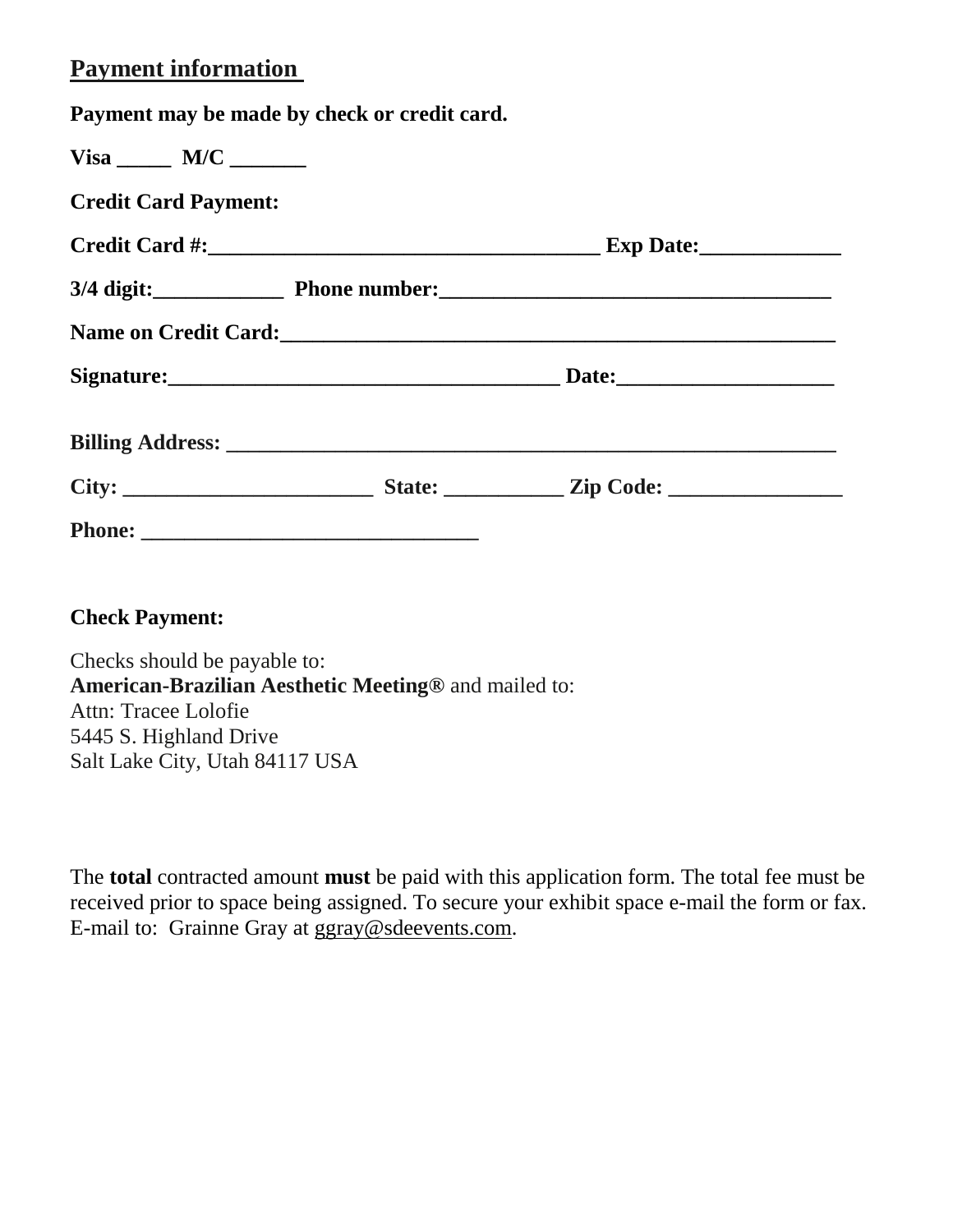# **Platinum Level Support Opportunities: Socials**

## **Fireside Reception, Thursday 2/16/23 - \$10,000**

Welcome to Park City! Registration and welcome social held at on the Sheraton Park City Patio set with Fire Pits and live acoustic music. All attendees, guests and exhibitors in attendance for some mingling.

### **Benefits of Promotional Support:**

- AN OUT FRONT EXHIBIT BOOTH in our Platinum Exhibitor Area
- Company name noted on signage and website as a Platinum Supporter.
- Special Signage in Exhibit Hall (Provided by ABAM)

## **Welcome Reception, Friday 2/17/23 - \$20,000**

The Welcome Reception is for all meeting attendees and exhibitors and will be attended after Opening Ceremonies. This social event is a "mixer" with dinner and networking opportunities. This event will be located in the Exhibitor Hall.

### **Benefits of Promotional Support:**

- AN OUT FRONT EXHIBIT BOOTH in our Platinum Exhibitor Area
- Special Signage in Exhibit Hall (Provided by ABAM)
- Your company's name and logo in all meeting materials.
- Your company name and logo on our website.

## **ABAM Cowboy Party, Saturday 2/18/23 - \$30,000 Secured by Allergan**

The annual ABAM signature Cowboy Party for all attendees, guests and exhibitors with BBQ dinner, drinks and a rockin live Band. And don't forget the Bull ride!

## **Faculty Dinner, Sunday Evening 2/20/23- \$25,000**

The faculty dinner is limited to the invited faculty members of the 15th ABAM meeting. The event will be held at a Park City local Venue. An exclusive affair.

### **Benefits of Promotional Support:**

- AN OUT FRONT EXHIBIT BOOTH in our Platinum Exhibitor Area
- Special Signage in Exhibit Hall (Provided by ABAM)
- Your company's name and logo in all meeting materials.
- Your company name and logo on our website.
- 1/2 page ad in program

## **Daily Rise and Shine Coffee Bar - \$6,000**

Daily coffee service Friday, Saturday, Sunday and Monday for attendees and guests to enjoy in the exhibit hall.

### **Benefits of Promotional Support:**

- AN OUT FRONT EXHIBIT BOOTH in our Platinum Exhibitor Area
- Company name noted on signage and website as a Platinum Supporter.
- Special Signage in Exhibit Hall (Provided by ABAM)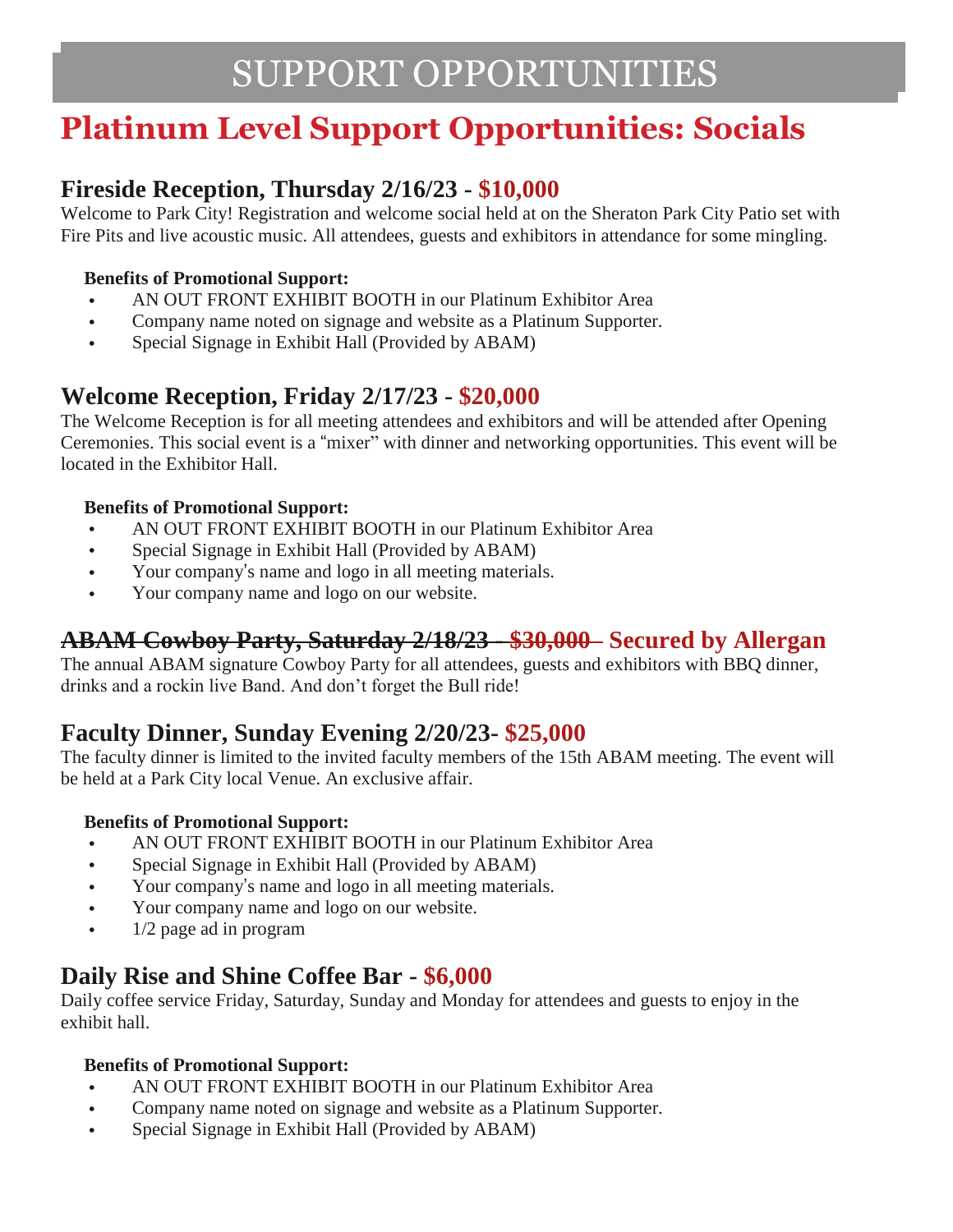# **Platinum Level Additional Support Opportunities**

## **One Hour Workshops - \$15,000 each**

Each company may choose the workshop topic. This MUST be presented to and approved by the American Brazilian Aesthetic Meeting® Program Directors. All workshop locations at the Sheraton Hotel. Any extra food provisioning may be arranged through the hotel and will be the responsibility of the company hosting the workshop. Any AV requirements must be arranged through the meeting coordinator and the AV company on-site MUST provide the necessary AV equipment.

- Your company name and logo printed on a special workshop session sign at the entrance of the function space.
- Your company name and logo in all meeting materials.
- Your company name and logo on our website as a workshop provider.
- Sign-up sheet at registration desk provided.

# *Ask Us About Custom Experience Support Opportunities*

# **Print Advertising Options:**

## **Program Print Ads**

**Half page ad** in final program - 2 spots available **\$500 Full page ad** in final program - 1 spot available **\$1100 Inside front cover Full page ad** - 1 spot available **\$1500 Back cover Full page ad** - 1 spot available **\$1500**

## **Program Ad Requirements:**

Full page ads require high resolution pdf files with 1/8" bleeds - 6.25" x 9.25". Half page ads require high resolution pdf files with 1/8" bleeds - 6.25" x 4.75". Your company will be responsible to furnish the completed ad as noted here no later than January 01, 2023 to Grainne Gray at ggray@sdeevents.com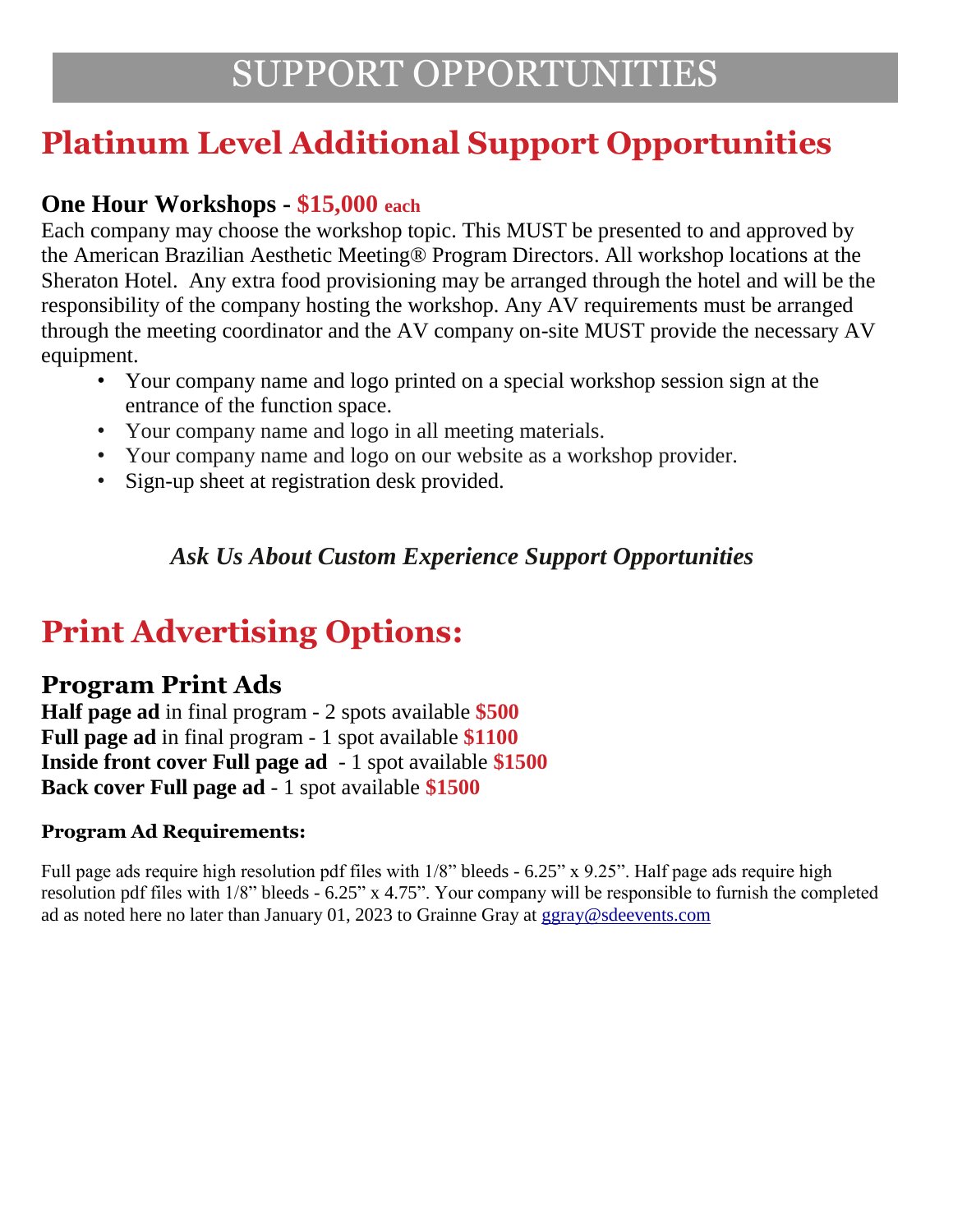### **BADGES:**

A total of two badges will be issued for each exhibitor for each paid booth: The fee for each additional badge is \$300 (\$350 on site), for a maximum of four(4) representatives per table. Name badges will be required for entrance to our Exhibit Room.

#### **CANCELLATION POLICY:**

In the event of cancellation, refunds will be made if notification of cancellation is received in writing prior to November 15, 2022. Refunds will not be made for cancellations made after November 15, 2022.

### **EXHIBIT AND SPONSOR CONTACT INFORMATION:**

Contact Conference Director Grainne Gray for general questions: E-mail: [ggray@sdeevents.com](mailto:ggray@sdeevents.com)

### **EXHIBIT FEES:**

Standard **-** 6-foot table for table-top display only: **\$4,500 Platinum** - 2 (two) 6 foot tables for table top display. Available for companies providing promotional support of the meeting. **See page 4-5 for Platinum support details.**

Due to space constraints, we are able to offer a maximum of (2) tables per company, which is the location of our event breakfasts, afternoon refreshment breaks and exhibits. This is the maximum number of tables available.

### **EXHIBITOR REGISTRATION:**

Exhibitors may register beginning at 3:00 pm on Thursday, February 16th. Name badges and information will be available at that time. No daily breakdown is required. Exhibits will be open beginning Friday, February 17th at 7am and end on Monday, February 20<sup>th</sup> at 10:30am.

### **EXHIBITOR REPRESENTATIVE:**

The exhibiting company will name one person as its duly authorized representative, who is responsible for the exhibit and hereby accepts and assumes all responsibility for all representatives or alternates in attendance at its exhibit throughout all exhibit periods. Please notify meeting representatives at any time if there are any changes. ALL MEETING INFORMATION IS SENT TO THE PRIMARY CONTACT'S ATTENTION.

### **HOTEL INFORMATION AND RESERVATIONS:**

The 15th American-Brazilian Aesthetic Meeting® will be held at: The Sheraton Hotel Park City 1895 Sidewinder Drive Park City, UT 84060 (435)649-2900 *Reservation link is available on conference website.*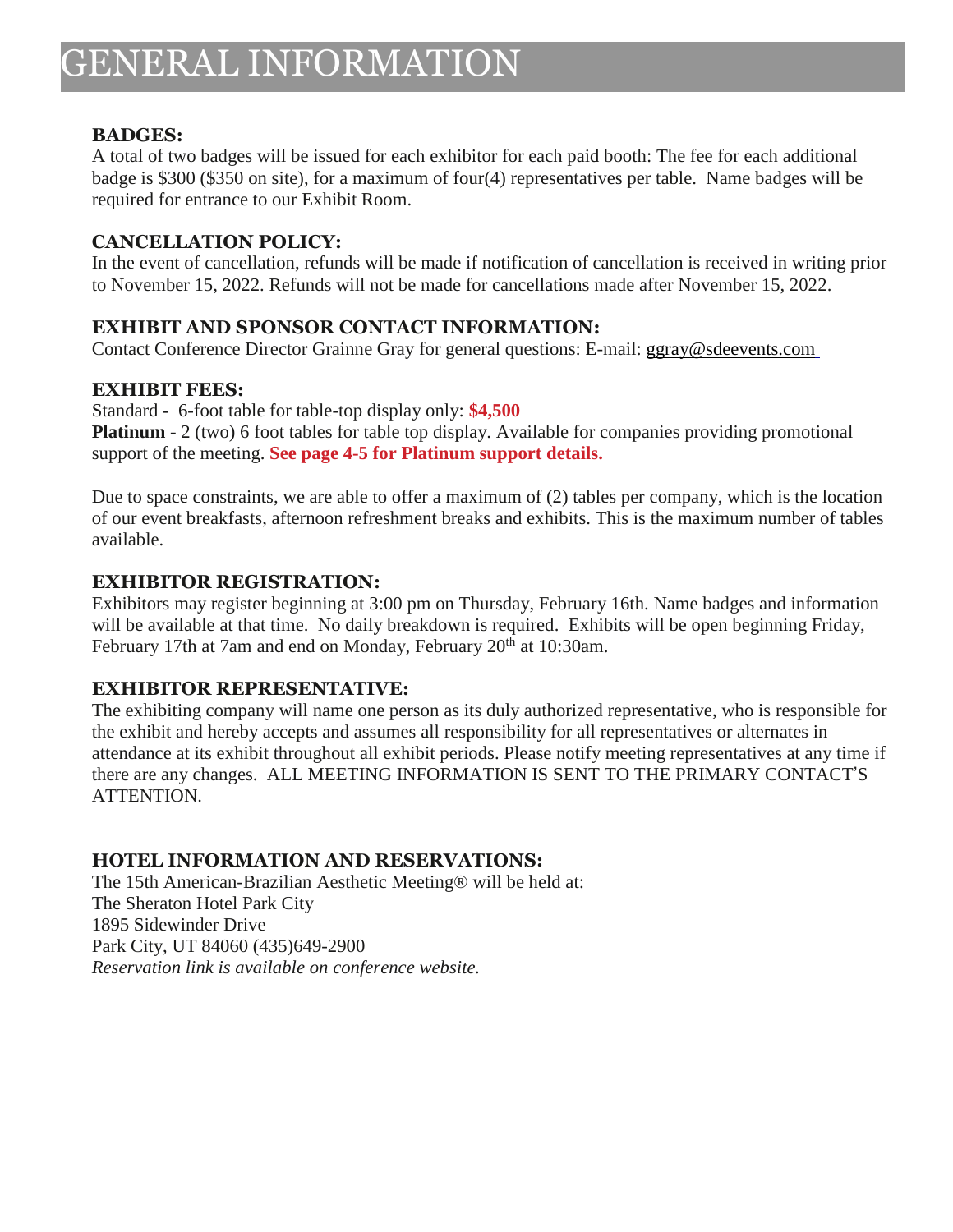# GENERAL INFORMATION (Cont.)

#### **HOURS OF EXHIBIT OPERATIONS:**

#### **Thursday, February 16, 2023**

3:00 - 8:00 pm - Set-up

#### **Friday, February 17, 2023**

6:00 am - 11:00 am 3:30 pm - 8:00 pm Break and Workshops (Possible Exhibit Traffic) 8:00 pm - 9:30 pm Reception in Exhibit Hall

**Saturday, February 18, 2023** 6:00 am - 10:30 am 3:00 pm - 6:00 pm Break and Workshops (Possible Exhibit Traffic)

**Sunday, February 19, 2023** 6:00 am - 10:30 am 3:00 pm - 5:00 pm Break and Workshops (Possible Exhibit Traffic)

#### **Monday, February 20, 2023**

6:00 am- 10:30am 1:00pm-5:00pm- Exhibit Breakdown

Each day's breakfast, coffee breaks and afternoon break services will be held in the Exhibit Hall. Lunch is the attendee and exhibitor's responsibility.

#### **DISMANTLING OF EXHIBITS:**

All exhibits must remain intact until the final break on Monday, February 20th, 2023, the official closing time.

### **INSTALLATION OF EXHIBITS:**

Each paid Exhibitor booth space will consist of one 6 foot table top display, table linens and (2) chairs will be provided. Platinum exhibit space will have two 6 foot table tops for display. The exhibit area is carpeted. Additional equipment i.e. electricity equipment, telephone/internet, etc., are to be provided by the hotel at the exhibitor's expense.

All set-up and teardown of exhibits is the responsibility of the exhibitors. Should you require additional assistance, please contact the Sheraton directly. Set-up of the exhibits will begin on Thursday, February 16, 2023 at approximately 3:00 pm. Displays are limited to tabletop exhibits only. Any additional enhancement that cannot be contained to the top of the tables is prohibited. Banners, flags, or freestanding booths are allowed if contained within your exhibit space and will not interfere with your neighboring exhibitor. All exhibits, equipment, displays, literature, video, and audio equipment, etc. must be contained within the allotted table space. Exhibits not adhering to these rules and regulations will be dismantled on-site at the exhibitor's expense with no refund.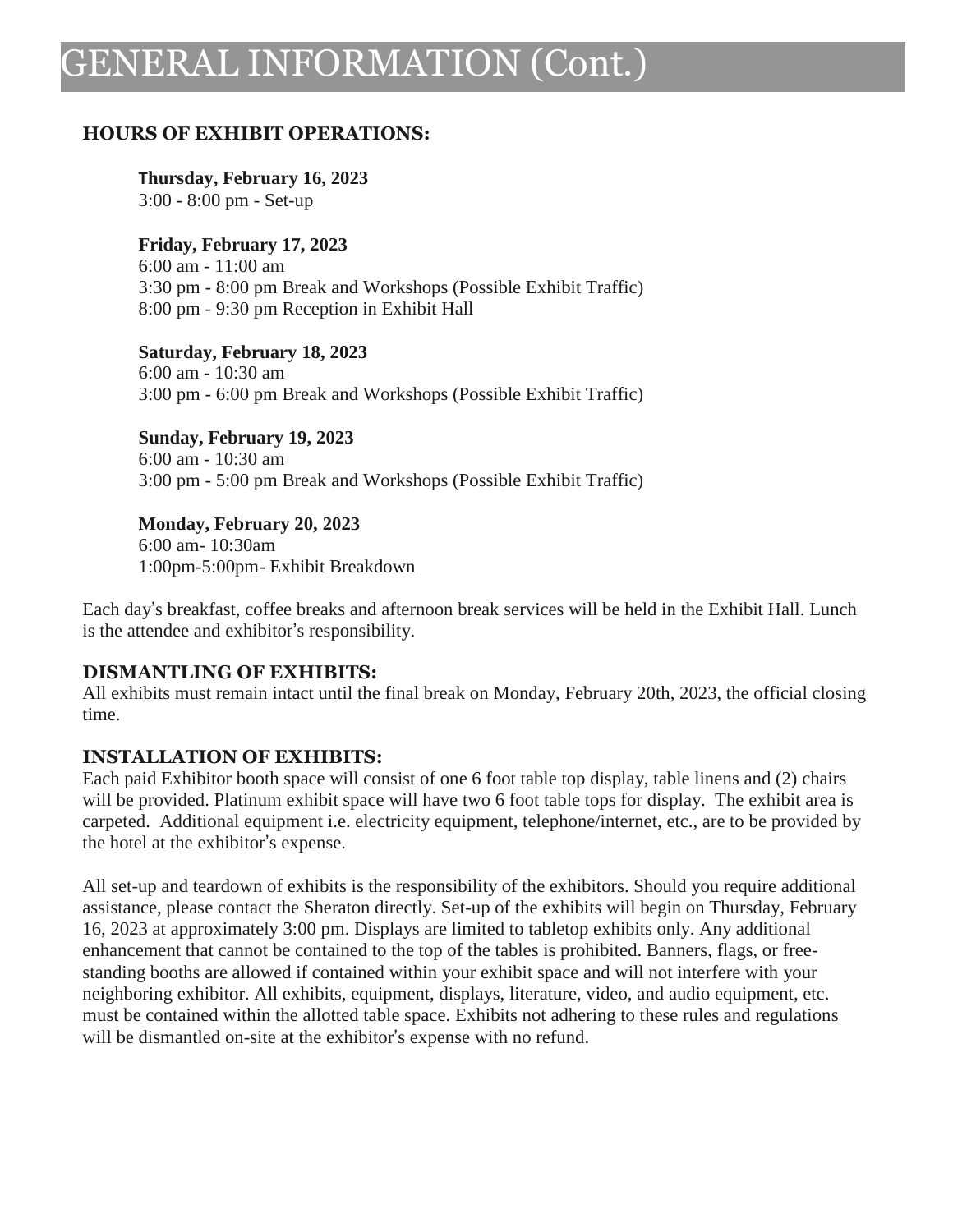### **SHIPPING & DELIVERIES OF EXHIBITOR DISPLAYS**:

We strongly advise that you ship materials in advance to The Sheraton Hotel to assure that your exhibit will be set-up and ready on Thursday afternoon, February 16<sup>th</sup>, 2023. Shipments will be received up to (3) days in advance. If you are shipping boxes directly to the hotel, please address your shipment as follows. Any additional shipping and receiving costs will be at the expense of the exhibiting company.

### **NOTE: Boxes cannot arrive prior to February 13 th, 2023.**

SHIP TO: Hold for Arrival: Guest Name/Company Name, Attn: The American-Brazilian Aesthetic Meeting® Sheraton Hotel, 1895 Sidewinder Drive, Park City, Utah 84060

### **SELECTION OF EXHIBIT SPACE:**

Table space will be assigned on a first-come, first-served basis based on the date of receipt of the Exhibit Registration Form and full payment. Exhibit tables will be labeled before you arrive for set-up and space assignments may not be changed. Platinum Package exhibitors will be placed in main foyer spaces.

#### **SPECIAL/AFFILIATED EVENTS:**

If you are interested in hosting a function during the meeting, all meeting space requests must be approved by The American-Brazilian Aesthetic Meeting®. We do not allow functions involving the attendees to be held during official scheduled events. Please be advised that meeting space is limited and requests will be accommodated on a space available basis. This includes Advisory Board sessions - costs will apply. Please direct any questions concerning this to Grainne Gray, ABAM Meeting Coordinator at ggray@sdeevents.com

### **ABAM DISCLAIMER:**

The American-Brazilian Aesthetic Meeting® cannot guarantee against loss or damage of any kind. The security of exhibit space items is the responsibility of the exhibiting company.

### **INSTRUCTIONS:**

- 1. Read the General Information provided herein.
- 2. Complete the requested information in the Exhibitor Registration and Agreement Form.
- 3. Mail in your application form along with full payment to: **The American-Brazilian Aesthetic Meeting®**, ATTN: Tracee Lolofie, 5445 S. Highland Drive Salt Lake City, UT 84117
- 4. The American-Brazilian Aesthetic Meeting® is hereby authorized to reserve space for our exhibit at the forthcoming meeting in Park City, UT at the Sheraton Hotel with exhibit dates of February 16-20, 2023
- 5. We understand and agree that exhibit space will be assigned at the discretion of The American-Brazilian Aesthetic Meeting®.
- 6. NO exhibits will involve any equipment producing high levels of noise, odor, or potential hazard.
- 7. The description of the exhibit in (25) words or less, for printing in the Program Book should be emailed by December 1, 2022.
- 8. There will be maximum of (4) company representatives at each table exhibit space at any given time.
- 9. The maximum number of tables available to each exhibitor/company is two.
- 10. We agree that any cancellations must be in writing and that fees cannot be refunded unless the cancellation is received prior to November 15, 2022.